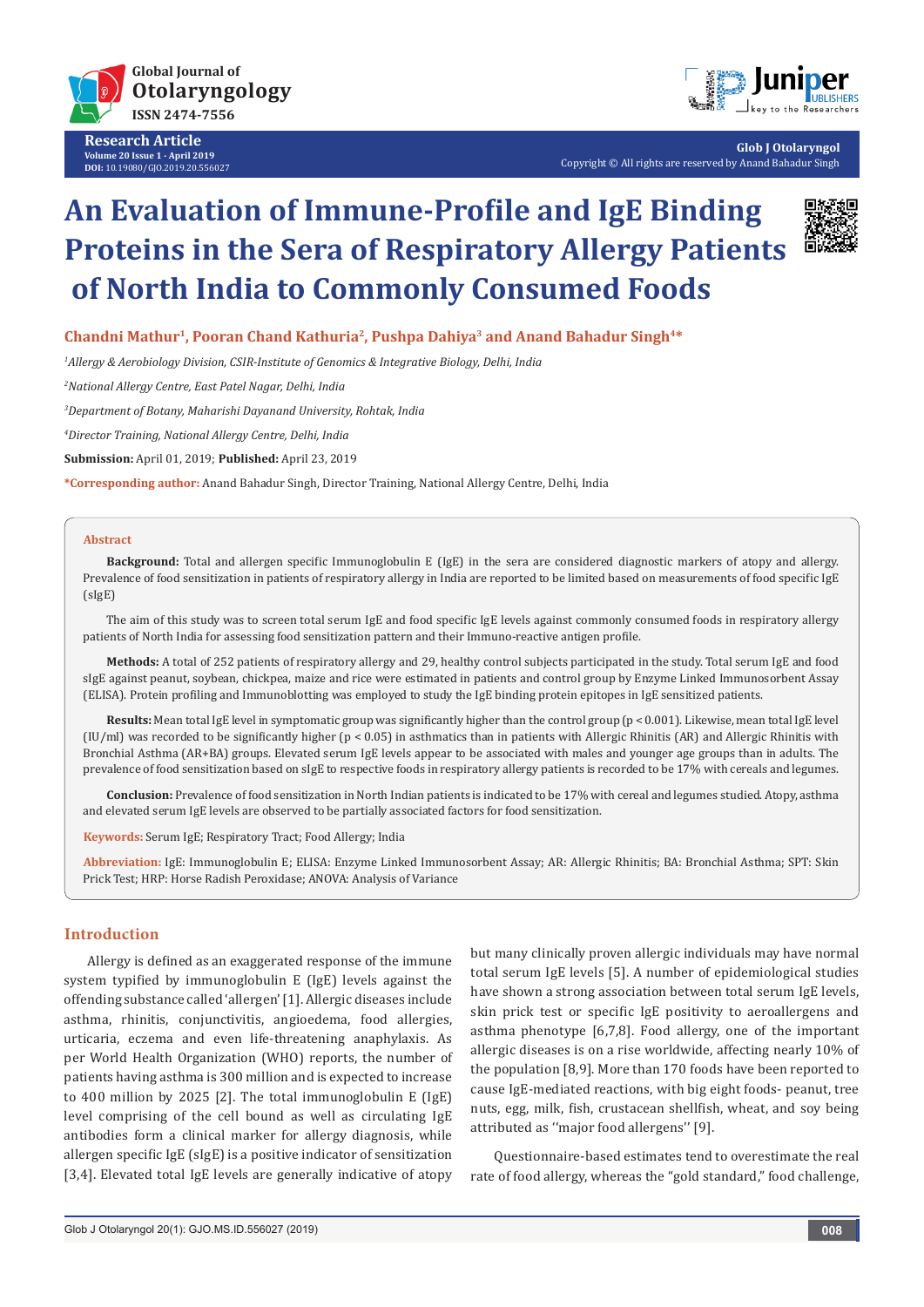is logistically difficult and sometimes unethical and may lead to anaphylaxis [10]. Determination of the true prevalence of food sensitization/allergy is still challenging and difficult to correlate with other factors as total serum IgE, food specific IgE (sIgE), Skin Prick Test (SPT) and a good clinical history. Sporadic studies focused on Indian patients have highlighted for self-history based food sensitization pattern to be as high as 58- 70% [11,12]. The present study is aimed at to find food hypersensitivity pattern due to five commonly consumed foods by screening for food specific IgE and IgE binding protein profiles in the sera of respiratory allergy patients from North India beside total serum IgE.

## **Materials and Methods**

## **Selection of Foods**

The Indian food diet comprises variety of cereals and legumes. Knowledge about prevalence of food sensitization among commonly consumed foods in Indians is still limited. Keeping this in mind, five different foods comprising cereals as maize and rice, and legumes namely peanut, chickpea and soybean, being commonly consumed in India were selected for the present study.

# **Preparation of Food Antigen Extracts**

Healthy seeds of selected five foods procured from the market were crushed to fine powder and defatted in diethyl ether at 4 °C. The antigens were extracted from defatted seed powder in 1:20 (w/v) ammonium bicarbonate buffer (50 mM, pH 8.0) with 5mM ethylene diamine tetra acetate and 1mM phenyl methyl sulfonyl fluoride by continuous stirring for 6-8hrs at 4 °C [13]. The suspension was centrifuged at 12,000 rpm for 20 min at 4 °C. The filtrate obtained was passed through a 0.45 µm nitrocellulose filter membrane, aliquoted in small quantities, lyophilized and stored at -70 °C for further experimentation and assays.

#### **Selection of Patients and Healthy Controls**

A total of 252 patients with respiratory disorders visiting two allergy clinics in North India for treatment were enrolled in the present study. The physician diagnosis of asthma and rhinitis in participants was ascertained following international medical guidelines [14,15]. Detailed clinical history and medication history, information related to allergy symptoms and allergic reactions to any suspected food (in addition to five food antigens of our panel) was recorded. The study also included 29 normal healthy control subjects with no history of allergy. The study protocol was approved by Institutional Human Ethics Committee.

## **Blood Collection**

Consent form was administered to all enrolled participants for collection of 10 ml venous blood samples. After collection of blood, it was allowed to clot, and separated sera was clarified by centrifugation and stored at -70 °C for further experimentation in small aliquots.

#### **Total Serum Immunoglobulin E**

Total serum IgE of allergic patients was measured using sandwich ELISA technique. Monoclonal anti-human-IgE antibody (Bethyl Laboratories Inc., Texas, USA) was coated onto a 96-well polypropylene ELISA plate (Nunc Maxisorp, A/S Rocskilde, Denmark) and incubated overnight at 4 °C. IgE calibrators and serum samples diluted to 1 : 10 were added to the wells on second day and incubated overnight at 4 °C. Next day, after repeated washings, detection antibody anti-human IgE conjugated to HRP (diluted 1: 10 000) was added to the plates and incubated at room temperature for 3 h. The colour was developed with ABTS (azino bis tetra sulphonic acid), and optical density (OD) was measured at 405nm using an ELISA Reader (Bio-Rad Laboratories, Inc., CA, USA). A standard curve was generated using IgE calibrators and was plotted on a Lin– Log graph. All serum samples were run in duplicate and the mean of the same was taken for further statistical analysis. All values are expressed in IU/mL (1 IU/mL= 2.4 ng/mL).

# **Food specific Immunoglobulin E**

Food specific IgE against in house food extracts - Peanut, Soybean, Chickpea, Maize and Rice were measured in sera of enrolled allergic subjects by indirect ELISA according to the method outlined by Sepulveda and group [16]. Briefly food extract(s) in carbonate buffer  $(0.2 \mu g/100 \mu l)$  per well), was coated on a microtiter plate (Nunc, USA) and incubated overnight at 4 °C. After washing with phosphate buffer saline (PBS), the nonspecific sites were blocked with 1% Non-fat dry milk for 2 hr. at 37 °C. The plate was washed with PBS and incubated with 1:10 v/v diluted sera of patient(s), overnight at 4  $\degree$ C. Healthy non-allergic human sera samples were used as control. On third day, the plate was washed with phosphate buffer saline-Tween 20 (PBST) and incubated with antihuman IgE-horse radish peroxidase (1:1000 v/v; Southern Biotech, USA) in 0.05% nonfat dry milk in PBST for1 hr. at 37 °C. Colour was developed with orthophenylene diamine. The reaction was stopped by adding  $2.5$  M H<sub>2</sub>SO<sub>4</sub> and the absorbance was read at 492 nm.

# **Sodium Dodecyl Sulphate-Polyacrylamide Gel Electrophoresis (SDS-PAGE)**

The protein profile of different food antigens (water soluble) was elucidated using SDS-PAGE, as per the procedure outlined by Laemmli [17]. A 12% polyacrylamide gel containing 0.1 % SDS as separating gel and a 4% polyacrylamide gel as stacking gel in combination with tris glycine buffer was used in Mini Electrophoretic Apparatus (BIO-RAD Inc.). The food antigen(s) before loading were heated with 5X sample buffer ((2% SDS, 10 % glycerol, 5 % ß-Mercaptoehanol, 0.01 M Tris pH 8.0, 0.001 M EDTA and 0.1 % Bromophenol dye) for 5 min at 100 °C. Electrophoresis was carried out at voltage of 80V initially and increased to 100V till completion. Standard proteins molecular weight marker was also loaded along with the samples. The gel was stained in Coomassie Brilliant Blue (CBB) staining solution for 1hr and then de-stained in solution consisting Methanol;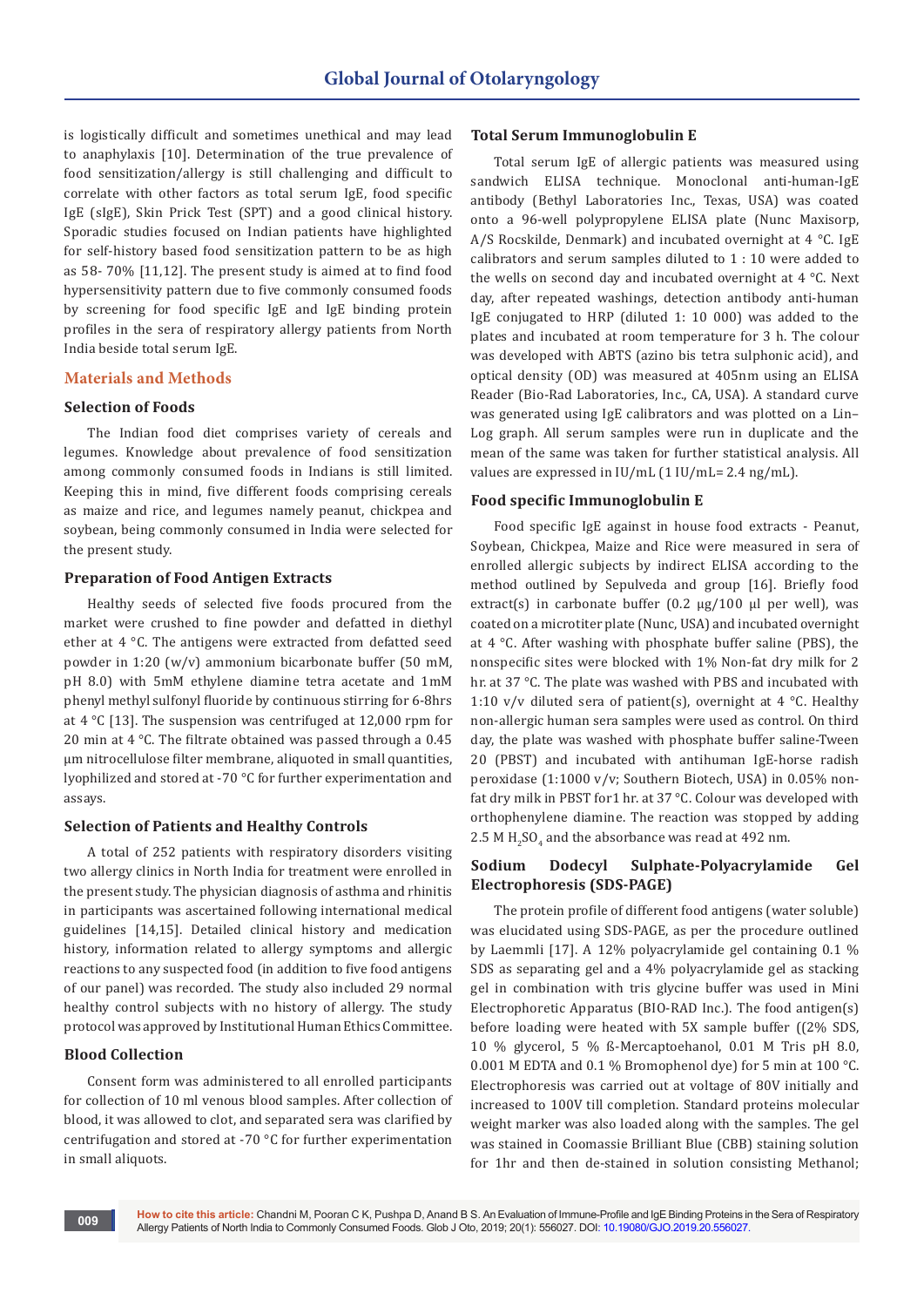T/D/W and Acetic acid in the ratio of 40: 50: 10, for scanning and further analysis.

# **Immunoblot**

The SDS resolved proteins of food extracts were transferred on to nitrocellulose membrane (NCM) as described [18]. The unbound sites were blocked by 3% Nonfat dry milk for 3hr at 37 °C. The NCM strips were washed and incubated with 1:10 v/v food allergic sera at 4 °C, overnight. Healthy serum pool was taken as control. The strips were washed with PBST and incubated with 1:1000 diluted antihuman IgE-peroxidase for 1hr. The IgE binding was detected by diaminobenzidine (DAB) with hydrogen peroxide in sodium acetate buffer (pH 5.0). The detection was finally stopped using 0.2N HCl.

# **Statistical Analysis**

The statistical analysis was carried out using the MS EXCEL, Prism V software (Graph Pad Prism, San Diego, California, USA. Values of IgE measurements are represented as mean ± standard error mean. The variation of total serum IgE based on gender amongst the three disease groups was analyzed by student t –test (two-tailed). The extent of association of age with IgE was analyzed as a correlation function and the variation was estimated by ANOVA. Comparison of mean values involving more than two groups, was conducted by ANOVA. The significance level as observed by student t –test or ANOVA was considered to be at p value  $\leq 0.05$ . The cutoff point to define ELISA positive cases was absorbance / Optical Density (OD492) ≥3 times the value of healthy volunteers [19] in each of the respective cases.

#### **Results**

**0010**

**Demographic and Clinical Profile of Respiratory Allergy patients**



The age of enrolled 252 patients varied from 5 – 60 (yrs.) with the mean age as  $32.3 \pm 2$  (yrs.) Male and female patients accounted 52% and 48%, respectively (Table 1). The number of participants suffering from allergic rhinitis (AR) with bronchial asthma (BA) accounted as107 (43%), followed by 84 (33%) of bronchial asthma and 61 cases (24%) with allergic rhinitis. With respect to healthy volunteers, a mean age of  $25.8 \pm 1.0$  (yrs.) with male subjects accounting for 19 cases (65%) was recorded (Figure 1).

**Table 1:** Demographic profile of allergy patients and control subjects from two allergy clinics of North India.

|                              | <b>Patient Group</b> | <b>Control Group</b> |  |  |
|------------------------------|----------------------|----------------------|--|--|
| Total No. of cases           | 252                  | 29                   |  |  |
| Mean age $\pm$ SEM<br>(yrs.) | $32 \pm 2.0$         | $25 \pm 1.0$         |  |  |
| Age Group (yrs.)             | No. of Male/Female   | No. of Male/Female   |  |  |
| $5-12$                       | 17/9                 | 0                    |  |  |
| $13 - 20$                    | 17/15                | 1/0                  |  |  |
| $21 - 30$                    | 22/31                | 15/10                |  |  |
| $31 - 40$                    | 31/27                | 2/0                  |  |  |
| $41 - 50$                    | 23/22                | 0                    |  |  |
| $51 - 60$                    | 22/16                | 1                    |  |  |
| Total                        | Male-132 (52%)       | Male - 19 (65%)      |  |  |
|                              | Female-120 (48%)     | Female - 10 (35%)    |  |  |

# **Total Serum IgE level in Allergy Patients and Healthy Controls**

In the symptomatic group, serum IgE level ranged from 20- 1700 IU/ml with a mean value of 423 IU/ml. In case of control group, it ranged from 37.5 – 333 IU/ml with a mean value of 159 IU/ml. In AR patients, total serum IgE ranged from 41-1500 IU/ ml with mean value of 377 IU/ml. In cases of bronchial asthma patients, it varied from 42 – 1625 IU/ml with mean value of 442 IU/ml. In the patients of allergic rhinitis with BA, it ranged from 20 – 1700 with a mean value 438 IU/ml.

# **Total serum IgE in Symptomatic Groups and Control Subjects based on Gender**

The mean total serum IgE levels recorded in different symptomatic group based on gender is provided in Table 2. Males of the entire symptomatic group had higher mean total IgE (431 IU/ml) than females (383 IU/ml), but this difference is not significant ( $p > 0.05$ ). While vice versa is observed in case of control group, with female subjects exhibiting higher mean IgE level (170 IU/ml) as against male subjects (153 IU/ml). The mean IgE level recorded in male patients with allergic rhinitis and bronchial asthma (AR+BA) was (434 IU/ml) while in bronchial asthma alone it was 440 IU/ml, reflecting a nearly similar level. A relatively lower IgE level (417 IU/ml) was observed in Allergic rhinitis group. In case of, female patients, the mean total IgE level varied in the ascending order as 317, 400, 432 IU/ml in the AR, AR+BA and BA groups respectively. Thus, the intra disease groups variation, of mean total IgE in both genders appears to be statistically not significant ( $p > 0.05$ ).

# **Total Serum IgE in different Age groups of Symptomatic**

All the patients were divided in six age groups on the basis of age as depicted in Figure 2. Among the six age groups, highest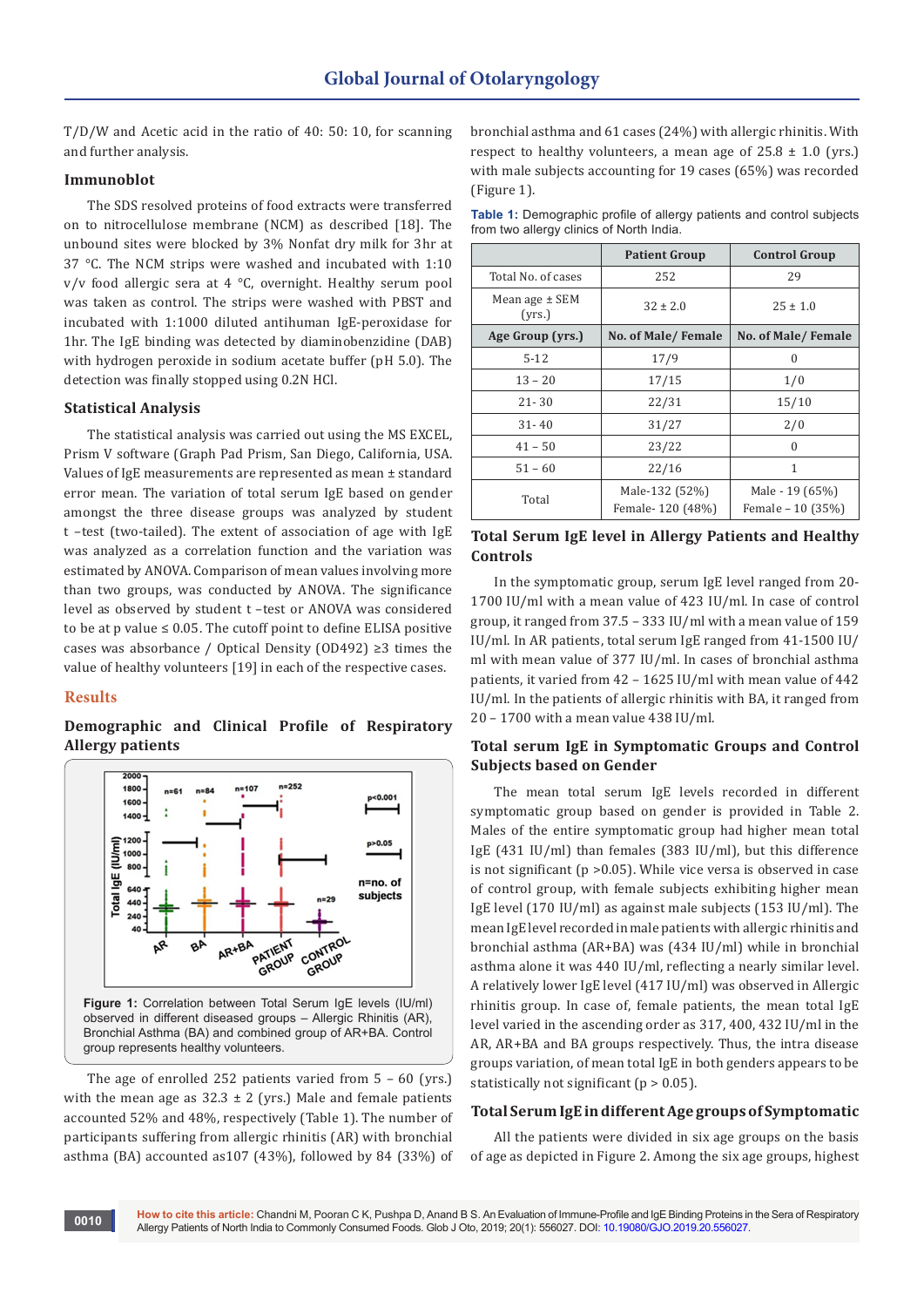mean total serum IgE (486 IU/ml) is observed in youngest age groups of 5-12 yrs. while lowest (382 IU/ml) is observed in the elderly group of 51 – 60 years. A linear nonsignificant **Table 2:** Analysis of patients on the basis of gender under different symptomatic groups.

correlation ( $r2 = -0.01$ ,  $p > 0.05$ ) is observed between increasing age and total IgE levels, signifying that total serum IgE decreases gradually with increasing age of atopic subjects.

|                                                              | <b>Diseased Group</b><br>Total Cases $N = 252$ |               |       |               |         |               | Control<br>Group $N = 29$ |               |
|--------------------------------------------------------------|------------------------------------------------|---------------|-------|---------------|---------|---------------|---------------------------|---------------|
|                                                              | $*AR$                                          |               | $+BA$ |               | $BA+AR$ |               |                           |               |
|                                                              | No.                                            | $\frac{0}{0}$ | No.   | $\frac{0}{0}$ | No.     | $\frac{0}{0}$ |                           |               |
| Total No. of Cases                                           | 61                                             | (24)          | 84    | (33)          | 107     | (43)          | No.                       | $\frac{0}{0}$ |
| No. of Male c ases                                           | 36                                             | (59)          | 49    | (58)          | 47      | (52)          | 19                        | (65)          |
| Mean Total IgE (IU/ml) in male group under specified class   | 417                                            |               | 440   |               | 437     |               | 153                       |               |
| No. of Female cases                                          | 25                                             | (40)          | 35    | (42)          | 60      | (56)          | 10                        | (35)          |
| Mean Total IgE (IU/ml) in female group under specified class | 317                                            |               | 432   |               | 400     |               | 170                       |               |



# **Prevalence of Food specific IgE in Respiratory allergic patients of North India**

The sera samples obtained from the respiratory allergic patients and control subjects were analyzed for specific IgE

against the commonly consumed five food antigens as stated earlier. The criteria for differentiating food sensitized cases was based on the ELISA OD value of ≥ 3 times the mean value of healthy volunteers (cutoff point) against respective food extracts. Amongst the five, a cutoff point at OD's 0.13 for soybean and peanut, 0.12 for chickpea and rice and 0.06 for maize was estimated as described in Table 3. The higher number of foods sensitized cases (14) is recorded for maize and chickpea, followed by peanut (12), and lowest in rice and soybean with 10 cases each. Thus, a total of  $n = 60$  cases of food sensitized (24%), out of 252 have been recorded based on raised level of IgE to respective foods. Amongst these 60 cases, it was observed that the same 11 patients showed multiple sensitization to 2 or more number of foods, while 33 patients were recorded with raised IgE to single food antigen. Thus, it is interpreted that an aggregate of 44 (11+33) sera reflecting 17% of total patients were observed as sensitized to one or more number of foods studied. Amongst the 44 food sensitized cases observed, males accounted 60% (26 cases) and females as 40% (18 cases) respectively (Supplementary Table 1).

**Table 3:** Mean Specific IgE of control subjects against food antigens for estimation of food sensitized patients.

| <b>Food Antigen</b>                | (A) Mean sigE OD value<br>of 29 control subjects | (B) Cutoff Point to define positive<br>cases, $= 3*$ Mean OD value (A) | (C) No. of sigE positive cases<br>with OD values > cut off point | <b>%Food Sensitization</b><br>$C/252*100$ |
|------------------------------------|--------------------------------------------------|------------------------------------------------------------------------|------------------------------------------------------------------|-------------------------------------------|
| Peanut                             | 0.042                                            | 0.126                                                                  | 12                                                               | 4.8                                       |
| Soybean                            | 0.045                                            | 0.135                                                                  | 10                                                               | 4.0                                       |
| Chickpea                           | 0.04                                             | 0.12                                                                   | 14                                                               | 5.6                                       |
| Maize                              | 0.027                                            | 0.081                                                                  | 14                                                               | 5.6                                       |
| Rice                               | 0.04                                             | 0.12                                                                   | 10                                                               | 4.0                                       |
| Total No of food<br>positive cases |                                                  |                                                                        | 60                                                               |                                           |

**Supplementary Table 1:** Clinico-Immuno details of 44 cases showing raised food specific IgE against tested five food antigens.

| Patient<br>No. | Age | <b>Sex</b> | Diagnosis BA-Bronchial Asthma AR-Allergic<br><b>Rhinitis</b> | Raised Specific IgE to any of the<br>tested five food antigens | Total IgE (IU/ml) |
|----------------|-----|------------|--------------------------------------------------------------|----------------------------------------------------------------|-------------------|
| ı.             | 8   | M          | <b>BA</b>                                                    | Maize                                                          | 300.0             |
| っ              | a   | Е          | <b>BA</b>                                                    | Soybean                                                        | 245.0             |
| 3.             | 12  | R          | $BA + AR$                                                    | Peanut                                                         | 1414.0            |
| 4.             | 12  | E          | $BA + AR$                                                    | Peanut                                                         | 250.0             |
| 5.             | 15  | M          | BA                                                           | Maize                                                          | 333.0             |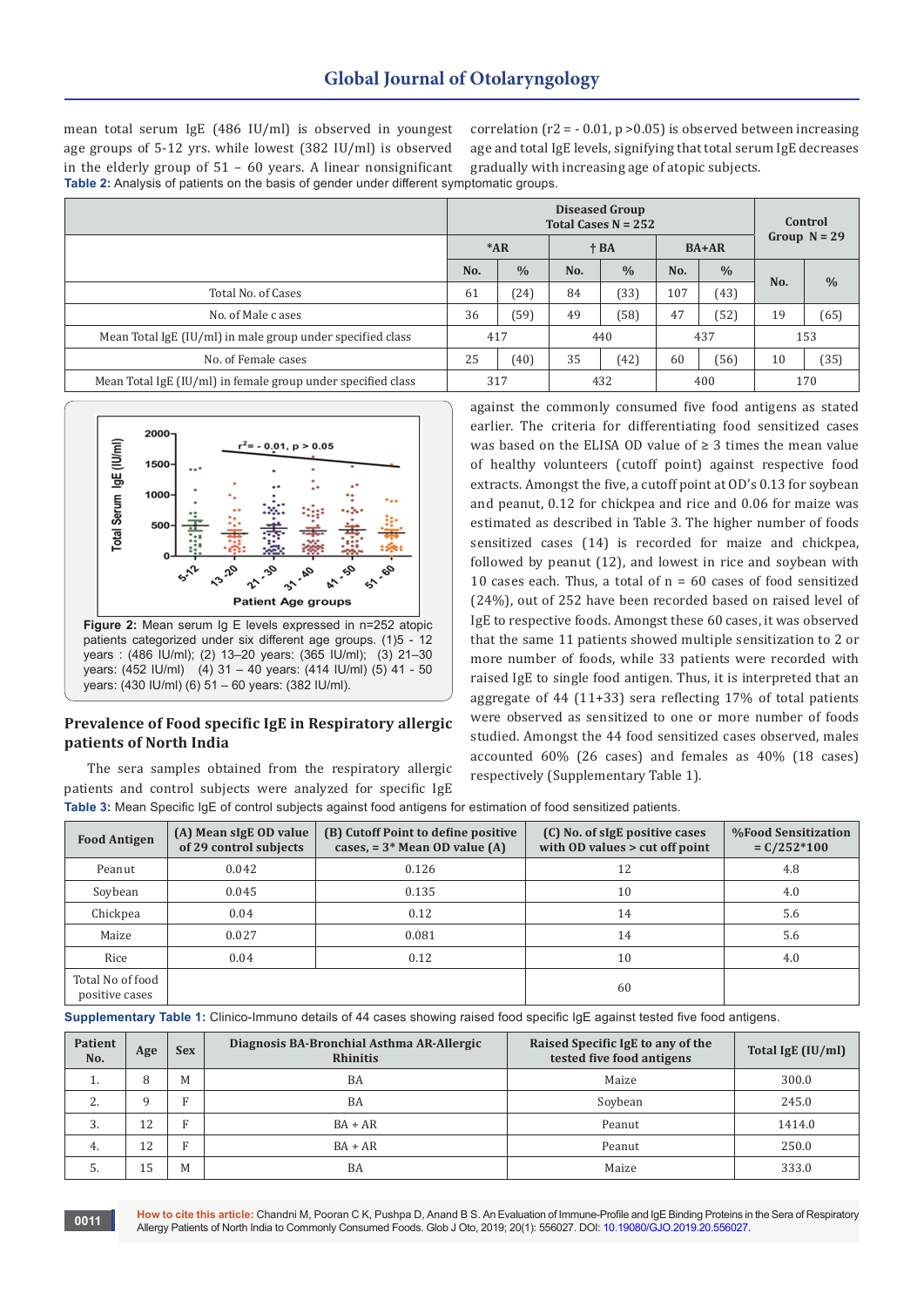# **Global Journal of Otolaryngology**

| 6.  | 17 | M                         | AR                                                                            | Peanut                           | 150.0  |
|-----|----|---------------------------|-------------------------------------------------------------------------------|----------------------------------|--------|
| 7.  | 20 | M                         | AR, Oral allergy syndrome (OAS) Throat Infection to<br>tomato, spices, cheese | Peanut, Soybean, Maize, Chickpea | 42.0   |
| 8.  | 20 | M                         | BA                                                                            | Chickpea                         | 75.0   |
| 9.  | 22 | M                         | $BA + AR$                                                                     | Chickpea                         | 375.0  |
| 10. | 23 | $\rm F$                   | AR                                                                            | Maize                            | 750.0  |
| 11. | 24 | M                         | BA                                                                            | Chickpea                         | 698.0  |
| 12. | 24 | $\rm F$                   | $BA + AR$                                                                     | Peanut, Rice, Chickpea           | 845.0  |
| 13. | 27 | M                         | Urticaria                                                                     | Chickpea                         | 42.0   |
| 14. | 27 | $\rm F$                   | $BA + AR$                                                                     | Chickpea                         | 291.6  |
| 15. | 28 | M                         | BA+AR                                                                         | Soybean                          | 83.0   |
| 16. | 29 | M                         | BA+AR                                                                         | Rice                             | 250.0  |
| 17. | 30 | M                         | BA                                                                            | Soybean, Rice, Chickpea          | 166.6  |
| 18. | 30 | $\mathbf F$               | BA                                                                            | Chickpea                         | 166.0  |
| 19. | 32 | M                         | $BA + AR$                                                                     | Soybean, Chickpea, Maize         | 741.0  |
| 20. | 33 | M                         | BA                                                                            | Peanut                           | 666.0  |
| 21. | 34 | M                         | BA                                                                            | Maize, Rice                      | 250.0  |
| 22. | 34 | F                         | $BA + AR$                                                                     | Chickpea                         | 104.0  |
| 23. | 35 | $\rm F$                   | BA                                                                            | Maize                            | 328.0  |
| 24. | 35 | M                         | $BA + AR$                                                                     | Maize, Chickpea                  | 1125.0 |
| 25. | 36 | $\rm F$                   | BA                                                                            | Rice                             | 209.0  |
| 26. | 36 | M                         | $BA + AR$                                                                     | Maize                            | 729.0  |
| 27. | 38 | $\rm F$                   | AR                                                                            | Peanut, Rice                     | 458.0  |
| 28. | 42 | $\boldsymbol{\mathrm{F}}$ | $BA + AR$                                                                     | Maize                            | 84.0   |
| 29. | 43 | $\mathbf F$               | $BA + AR$                                                                     | Maize, Rice                      | 596.0  |
| 30. | 45 | M                         | BA+AR                                                                         | Maize                            | 312.0  |
| 31. | 45 | M                         | AR, Atopic dermatitis, Food allergy                                           | Maize                            | 673.0  |
| 32. | 47 | $\boldsymbol{\mathrm{F}}$ | $BA + AR$                                                                     | Peanut, Maize, Rice, Chickpea    | 291.0  |
| 33. | 49 | $\rm F$                   | BA                                                                            | Peanut, Soybean, Rice            | 291.0  |
| 34. | 50 | $\rm F$                   | BA                                                                            | Peanut                           | 533.0  |
| 35. | 50 | M                         | BA+AR                                                                         | Chickpea                         | 750.0  |
| 36. | 52 | $\boldsymbol{\mathrm{F}}$ | BA+AR                                                                         | Maize                            | 104.16 |
| 37. | 53 | M                         | AR                                                                            | Soybean                          | 563.0  |
| 38. | 54 | $\mathbf M$               | $BA+AR$                                                                       | Peanut, Soybean                  | 895.0  |
| 39. | 54 | M                         | AR, Food allergy                                                              | Maize                            | 520.0  |
| 40. | 55 | $\boldsymbol{\mathrm{F}}$ | BA+AR                                                                         | Soybean                          | 121.0  |
| 41. | 56 | $\mathbf M$               | ${\sf AR}$                                                                    | Soybean                          | 1500.0 |
| 42. | 60 | $\mathbf M$               | AR, Urticaria, OAS                                                            | Rice                             | 150.0  |
| 43. | 60 | $\mathbf M$               | AR                                                                            | Peanut                           | 96.0   |
| 44. | 60 | $\mathbf M$               | AR                                                                            | Soybean                          | 79.0   |

# **Protein profile of Water Soluble Food Antigens**

The peanut antigen resolved into 15 protein bands of the range 64 – 10 kD. In soybean, the protein extract separated into 18 protein fractions in the range of 81 – 11 kD. Similarly, the protein extract of chickpea is observed to be separated into 16 protein fractions of the range 83 – 10 kD. In case of cereals, as rice fifteen protein fractions in the range 95 – 7 kD are observed

while the SDS-PAGE resolved profile of maize reflected eleven protein fractions in the range of 152 – 10 kD (Figure 3).

# **Identification of IgE Binding Protein Fractions in different Food Antigens using sera of Selected Food Sensitized Patients by Immunoblot Assay**

Out of the recorded 60 food sensitized cases, a limited number of three- five cases were finalized as per the availability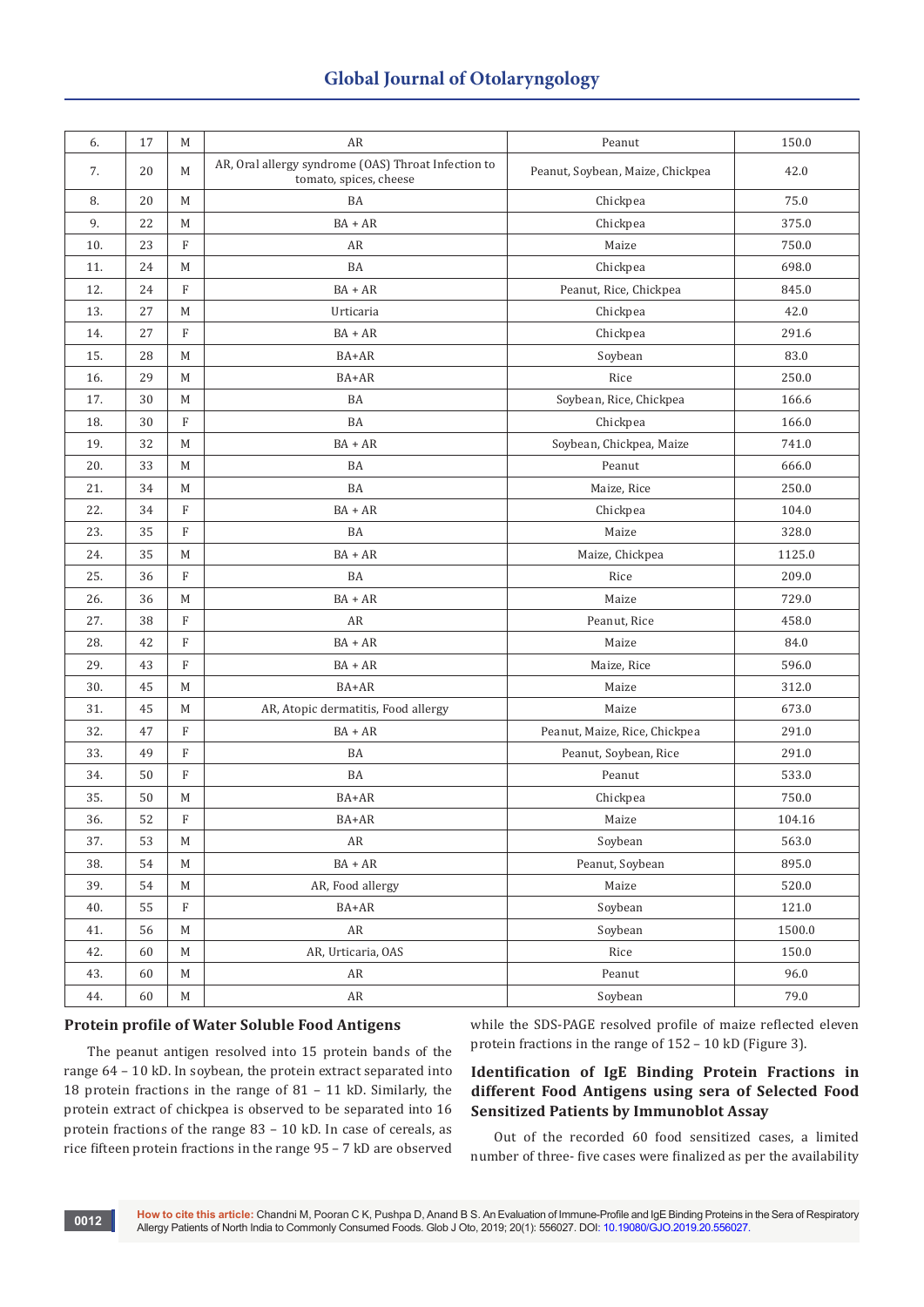of patient's sera for Immunoblot against respective food antigen(s).



**Peanut:** Out of 12 peanut sensitized cases observed, three cases with specific IgE OD values as 0.4, 0.21 and 0.13 were proceeded for Immunoblot. Of these three, one of the cases was SPT positive to peanut. The same sera were recorded for IgE binding at two protein fractions of 37 and 32 kD (Figure 4A).

**Soybean:** Of the 10 cases observed as positive in ELISA against soybean, three cases showing specific IgE OD values as 0.36, 0.16 and 0.15 were selected for Immunoassay. A single protein fraction of 30 kD is detected as IgE binding by only one of the three selected sera samples (Figure 4B).



**Chickpea:** Out of 14 chickpea sensitized cases observed, three cases with OD values as 0.49, 0.29 and 0.12 were used for Immunoblot analysis. Of three, only one of the sera is observed with IgE binding to protein fraction of 32 kD (Figure 4C).

**Rice:** Out of 10 rice sensitized cases, only two cases with OD values as 0.7 and 0.2 were selected for Immunoblot assay due to limited availability of sera. Of which, one sera with clinical symptoms and SPT positivity to rice detected six IgE binding protein fractions of 73, 62,55, 51,39 and 29 kD (Figure 4D).

**Maize:** Of the 14 positive cases observed in ELISA, five cases with high OD values as 0.8, 0.42 0.36, 0.27 and 0.2 were selected for Immunoblot analysis, as these were reported with SPT positivity to maize and history of food allergy. One case showed a prominent smear of  $\sim$  28kD while with the other sera with food allergy showed protein fractions of 41 and 48 kD as IgE binding. Protein fractions at 78 and 33 kD were also recognized as IgE binding by two other sensitized cases individually. The fifth case detected protein fractions of 41, 48, 68 and 88 kD as IgE binding (Figure 4 E-I).

## **Discussion**

The diagnostic role of total IgE is limited to atopy irrespective of clinical history or allergen exposure and gives no clue to the sensitizing allergen profile of an individual [20]. A broader reference range of total IgE for normal population as 1.5 – 677 kU/L depending on the various ethnic backgrounds and geographic locations have been reported [4,5]. In one of the studies on Indian patients, different values for total serum IgE have been reported as 229 kU/ml for asymptomatic cases, 363 kU/ml for questionnaire diagnosed asthmatics and 489 kU/ ml for physician diagnosed symptomatic asthmatics [21]. In another study a cutoff point as 200 IU/ml has been suggested for defining atopicity [4]. In the present study, the mean total serum IgE level in the symptomatic group (AR, Asthma + AR, and only asthma) is recorded to be significantly higher  $(p < 0.001)$ as compared to control subjects. The same has been observed in various other populations [4,21]. We also analyzed the percentage of atopic cases in the patient participants as per the suggested cutoff-point [4].

As per the outlined criteria of atopy in an earlier study on Indian patients [4], it was analyzed that of the 252 sera screened, 154 (61%) were classified as atopic while 98 (39%) had IgE levels lower than 200 IU/ml, although symptomatic along with overlapping of the recorded values with healthy subjects. These cases may be misdiagnosed for not being "atopic" but symptomatic. Thus, indicating the limited but usefulness of total serum IgE values in categorizing atopy in present patients' population as also described by others [4,6]. An atopic case may develop respiratory disorder while a clinically proven respiratory disorder patient may not have elevated serum IgE levels to be called as atopic. It is also indicated that solely total serum IgE is insufficient to define atopicity and both these parameters may behave independently [6].

A number of studies involving estimation of Total IgE have reported significant differences in the serum IgE levels between male and female patients of allergy/ asthma [4,5,7]. While few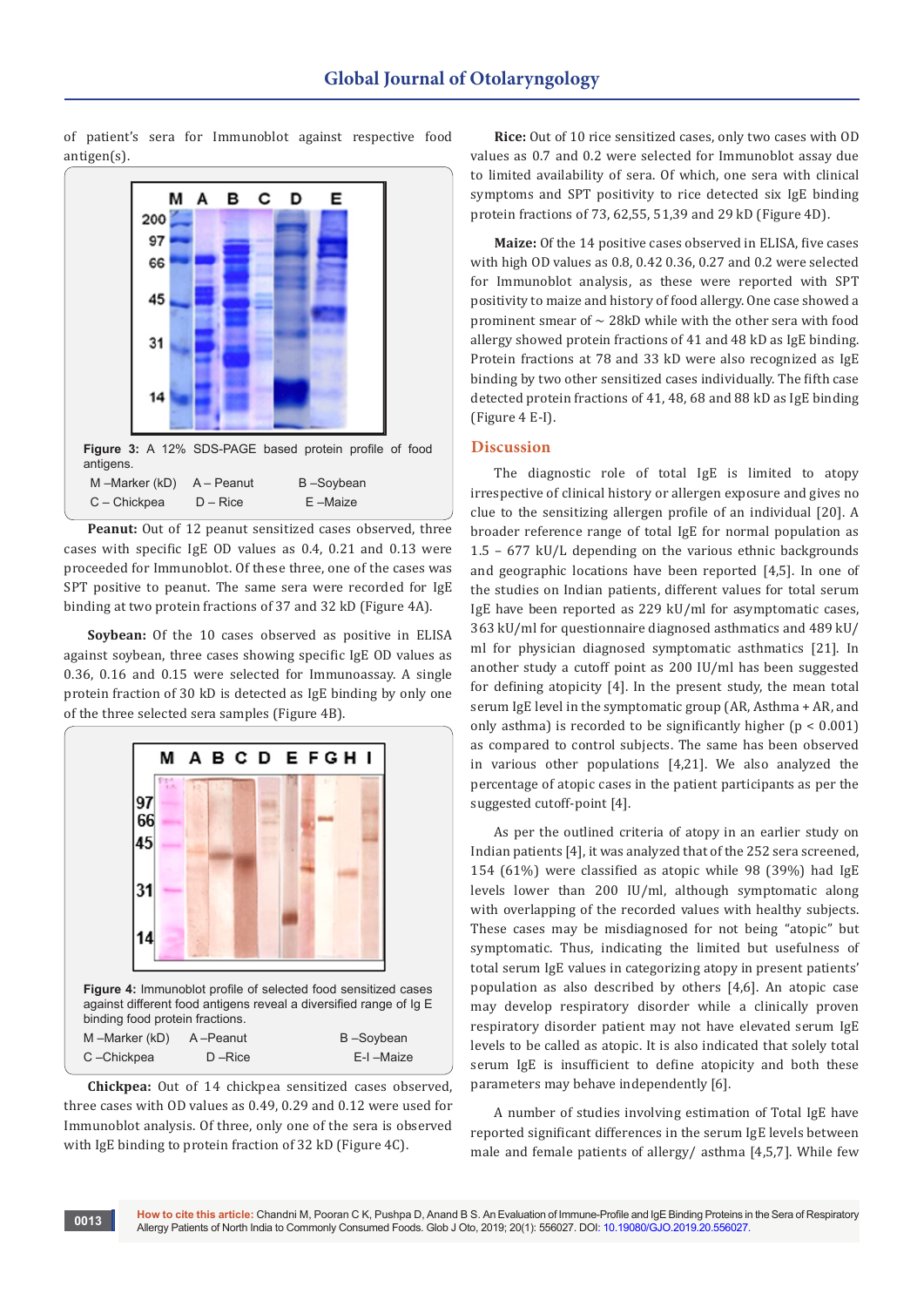studies have reported for comparable IgE levels in both the sex groups [22,23]. We did not observe statistically significant difference in the IgE levels based on gender in the diseased groups [22,23]. The methodology adopted, enrolled population sample size and the study center are the variable and influencing factors with respect to every study. In the present study we have participants enrolled from two major cities of North India and the sample size was also relatively low. We would highlight the fact that at the present time, an increasing number of women are also now working professionals moving out of the confines of home. Women are thus also exposed to a greater number of outdoor allergens and may exhibit similar level of total serum IgE as exhibited by males.

Studies have even reported for elevated level of IgE in the younger age groups than adults [6,7,23] whereas few studies have highlighted for uncertainty for a regular pattern in IgE levels [4,24]. We have analyzed the association of Total IgE with the age of the allergic patients. Higher total serum IgE level was recorded in the childhood group while the minimum was observed in the older age group. The level of total IgE in the rest four age groups ranging from 13–50yrs reflected a stable yet declining pattern. Overall, with increasing age, total serum IgE was observed to be decreasing but the variation was statistically not significant ( $p > 0.05$ ). The present findings are only partially in agreement with earlier observations [6,7,23]. An IgE-mediated food allergy requires both the presence of sensitization and the development of symptoms on exposure to a specific food [9]. The prevalence of perceived food hypersensitivity in adults, regardless of the underlying mechanism has been estimated, at 11% to 21% [25,26]. Food sensitization (SPT positive or raised specific IgE) is reported to be highly prevalent in atopic (25%) than in general population [12]. Single as well as multiple food sensitization on the basis of sIgE have been described in few of the population studies [12,25,26]. An insight into the prevalence of food specific IgE sensitization patterns is important to predict the at–risk population.

In a vast country like India, population based studies focused on estimation of food sensitization pattern are limited and more centered around foods such as egg, chickpea, rice etc. [12,27]. Kumar et al. [12] have estimated for true IgE mediated food allergy as 4.5% while multiple food sensitization as 11%. In the present study on the basis of specific IgE titre to different food antigens, the overall prevalence of food sensitization was estimated to be 17% among the enrolled respiratory allergic patients. Specific IgE positivity to single food antigen was recorded in 12% of the total population which is in accordance with the earlier reports [25,26]. Multiple food sensitization is reflected amongst 4.7% of the entire symptomatic group, which is similar to earlier observations [26]. The Big eight foods are responsible for majority of the food allergic reactions [9]. In our present analysis, cereals and legumes were contributed equally to the prevalence pattern (4.8%). These findings are also supported with reference to an earlier Indian study highlighting for diversified foods such as rice, citrus fruits, black gram etc. as common offending food allergens [12].

Unlike, many studies, reporting for the strong association of food sensitization with asthma [12,26], we analyzed that amongst the total food sensitized cases, asthma and rhinitis are equally distributed. We would also like to highlight the fact that among the sensitized cases, four cases are of definite food allergy correlating with their clinical symptoms. Of these four, only three have been classified as atopic in this study. The levels of total IgE might be viewed as diagnostically less informative than levels of allergen-specific IgE, instead measuring data on both markers of atopy can be beneficial [7]. A step further in the study, of these foods sensitized cases, three sera samples for each of the food antigens were analyzed for Immunoblotting, so as to rule out for the possibility to what extent these foods sensitized (suspected) cases may be truly IgE mediated food allergy cases. Out of the three suspected peanut sensitized sera screened for elucidation of IgE binding epitopes of peanut, a single patients serum recognized two peanut protein fractions of 37 and 32 kD as IgE binding. Peanut protein fractions of 38-49 are indicated to be of acidic arachin group, which have been extensively reported of constituting the major peanut allergen Ara h 3 [28]. The 37 kD protein fraction in crude peanut extract has been reported to share cross reactivity with other legumes in Indian atopic patients [13]. Of the patient's sera screened against soybean, a single case identified a 30 kD protein fraction as immunoreactive which may be described as amongst the reported major allergens of soybean [29]. The same group have reported 68 kD (Gly m bd 68k) and 30 kD (Gly m bd 30 K) as  $\alpha$  – the subunit of β – conglycinin and the 30 kD as oil body associated protein. With respect to chickpea, a single patient serum is observed with IgE binding at 32 kD which may be interpreted similar to a 35 kD reported major allergen using sera of suspected Indian food allergy cases [30].

For rice, 6 protein fractions in the range of 73 - 29 kD were observed as IgE binding by single patients' sera which is also SPT positive to rice. The present findings reconfirm protein fractions of 62, 55 and 39 kD as IgE binding, as per an earlier study on Indian patients [31]. Literature suggests for unavailability of information on characterization of the stated potential rice allergenic proteins while rice allergens of 14-16, 26 and 33 kD have been identified as  $α$ -amylase inhibitors,  $α$ -globulin and glyoxylase respectively [32,33]. With respect to maize, using five of the sensitized sera, seven protein fractions in the range 88 – 28 kD are recognized as immunoreactive. Of these 7 IgE binding proteins, it is suspected that 4 mid to low molecular weight range proteins of 28 – 48 kD could possibly be classified belonging to zeins and other three of higher molecular weight could be categorized as vicilin [34,35]. This is a preliminary postulation as to the best of our information there is no study on elucidation of maize allergens using sera of Indian atopic patients. Thus, the recorded food sensitized cases, irrespective of history of clinical allergy or being atopic (SPT or IgE based)

**0014**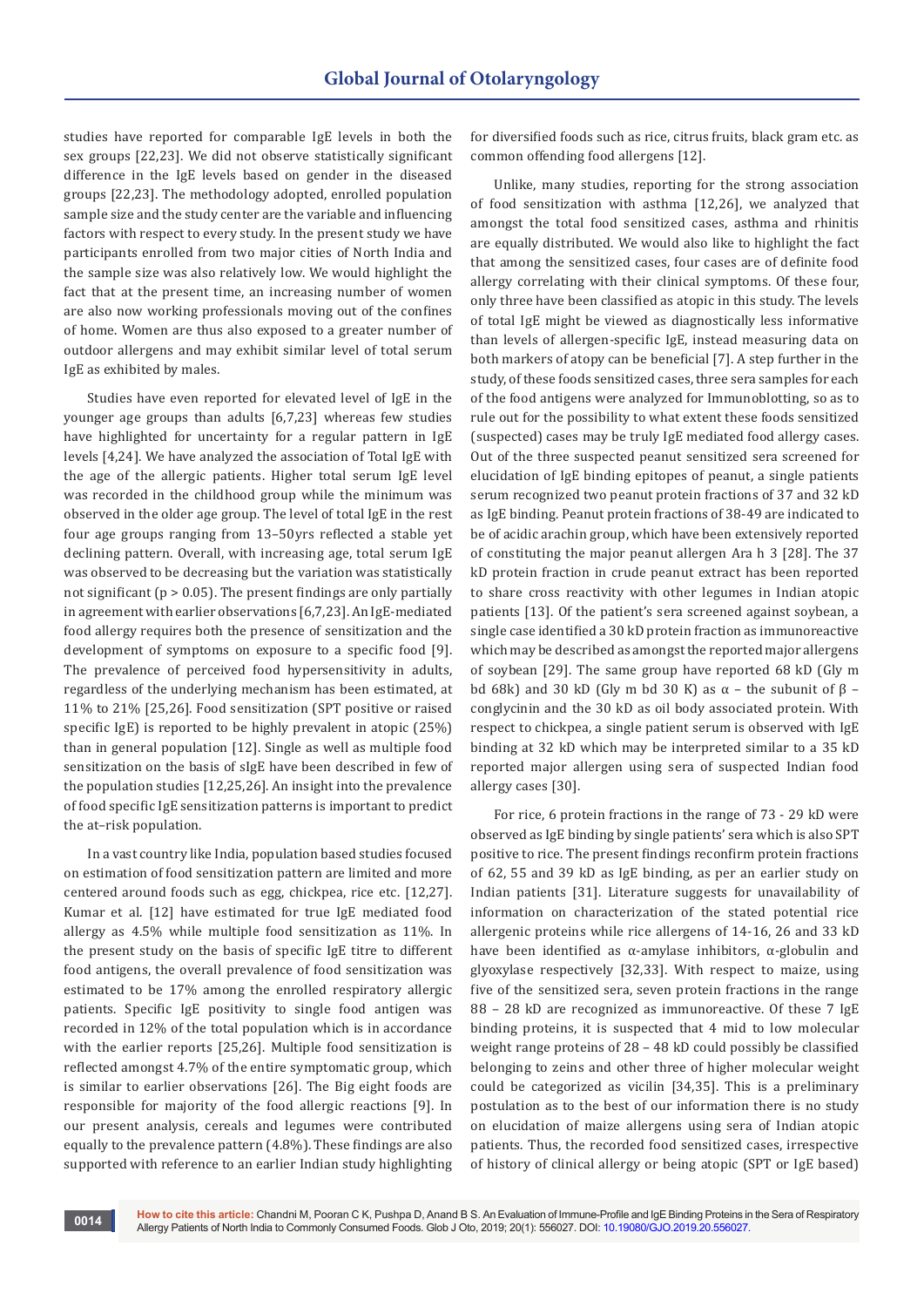still revealed IgE binding to the food antigens. Even few of the food allergic cases among these foods sensitized cases could not show IgE binding. This may be explained as these cases are of respiratory disorders which must have been exposed to other environmental factors that have resulted in cross reactivity of pollen allergens (aeroallergens) and food allergens (class-II) via the respiratory tract in an individual leading to a positive immunoreactive profile. Galvin et al. showed that by using a predictive model based on 6 parameters, SPT, serum foodspecific IgE, total IgE, symptom history, sex, and age, they could calculate the likelihood of reactions (97% accuracy) or tolerance (94% accuracy) to peanut, milk, and egg better than with individual parameters [35].

#### **Conclusion**

Serum IgE is the clinical marker for allergy diagnosis but it seems to have limitations to atopy only. Elevated serum IgE levels appears to be associated with male sex and the younger age group. This study also looked at the prevalence of food sensitization in Indian atopic patients against five commonly consumed cereal and legumes. An increase in prevalence of food sensitization as compared to earlier reports in indicated. Cereals and legumes are observed to be equal sensitizers in respiratory allergy patients of North India. Atopy, asthma and elevated serum IgE level are observed to be partially associated factors for food sensitization.

## **References**

- 1. [Cookson W \(1999\) The alliance of genes and environment in asthma](https://www.ncbi.nlm.nih.gov/pubmed/10586889)  [and allergy. Nature 25: 5-11.](https://www.ncbi.nlm.nih.gov/pubmed/10586889)
- 2. Pawankar R, Canonica GW, Holgate ST, Lockey RF (2011) The WAO white book on allergy. World Allergy Organization.
- 3. Yunginger JW (1988) Clinical significance of IgE. In: Middleton E, Reed CE, Ellis EF, Adkinson NF, Yunginger JW, editors. Allergy: Principles and Practices. St Louis, MO: CV Mosby pp. 849-860.
- 4. [Sharma S, Kathuria PC, Gupta CK, Nordling K, Ghosh B, et al. \(2006\) To](https://www.ncbi.nlm.nih.gov/pubmed/16911358)[tal serum immunoglobulin E levels in a case-control study in asthmat](https://www.ncbi.nlm.nih.gov/pubmed/16911358)[ic/allergic patients, their family members, and healthy subjects from](https://www.ncbi.nlm.nih.gov/pubmed/16911358)  [India. Clin Exp Allergy 36\(8\): 1019-1027.](https://www.ncbi.nlm.nih.gov/pubmed/16911358)
- 5. [Ezeamuzie CI, Ali-Ali SF, Al- Dowaisan A, Khan M, Hijazi Z, et al. \(1999\)](https://www.ncbi.nlm.nih.gov/pubmed/10202346)  [Reference values of total serum IgE and their significance in the diag](https://www.ncbi.nlm.nih.gov/pubmed/10202346)[nosis of allergy among the young adult Kuwaiti population. Clin Exp](https://www.ncbi.nlm.nih.gov/pubmed/10202346)  [Allergy 29\(3\): 375-381.](https://www.ncbi.nlm.nih.gov/pubmed/10202346)
- 6. [Burney P, Malmberg E, Chinn S, Jarvis D, Luczynska C, et al. \(1997\) The](https://www.jacionline.org/article/S0091-6749(97)70048-4/abstract)  [distribution of total and specific serum IgE in the European Communi](https://www.jacionline.org/article/S0091-6749(97)70048-4/abstract)[ty Respiratory Health Survey. J Allergy Clin Immunol 99\(3\): 314-322.](https://www.jacionline.org/article/S0091-6749(97)70048-4/abstract)
- 7. [Salo PM, Calatroni A, Gergen PJ, Hoppin JA, Sever ML, et al. \(2011\) Al](https://www.ncbi.nlm.nih.gov/pubmed/21320720)[lergy-related outcomes in relation to serum IgE: results from the Na](https://www.ncbi.nlm.nih.gov/pubmed/21320720)[tional Health and Nutrition Examination Survey 2005-2006. J Allergy](https://www.ncbi.nlm.nih.gov/pubmed/21320720)  [Clin Immunol 127\(5\): 1226-1235.](https://www.ncbi.nlm.nih.gov/pubmed/21320720)
- 8. [Sicherer SH, Sampson HA \(2014\) Food allergy: Epidemiology, patho](https://www.ncbi.nlm.nih.gov/pubmed/24388012)[genesis, diagnosis, and treatment. J Allergy Clin Immunol 133\(2\): 291-](https://www.ncbi.nlm.nih.gov/pubmed/24388012) [307.](https://www.ncbi.nlm.nih.gov/pubmed/24388012)
- 9. [Burks AW, Tang M, Sicherer S, Muraro A, Eigenmann PA, et al. \(2012\)](https://www.jacionline.org/article/S0091-6749(12)00254-0/pdf)  [International Consensus on Food Allergy. J Allergy Clin Immunol 129:](https://www.jacionline.org/article/S0091-6749(12)00254-0/pdf)  [906-920.](https://www.jacionline.org/article/S0091-6749(12)00254-0/pdf)
- 10. Corinne A K, Robert AW, Elizabeth CM (2012) Limitations of reliance on specific IgE for epidemiologic surveillance of food allergy. J Allergy Clin Immunol 130: 1207- 1209.
- 11. [Gupta SK \(1996\) Clinical profile of bronchial asthma in Eastern India. A](http://medind.nic.in/imvw/imvw11407.html)  [prospective analysis of 7208 patients. Lung India 14\(2\): 60-65.](http://medind.nic.in/imvw/imvw11407.html)
- 12. [Kumar R, Kumari D, Srivastava P, Khare V, Fakhr H, et al. \(2010\) Iden](https://www.ncbi.nlm.nih.gov/pubmed/21302599)[tification of IgE-mediated food allergy and allergens in older Children](https://www.ncbi.nlm.nih.gov/pubmed/21302599)  [and adults with asthma and allergic rhinitis. Indian J Chest Dis Allied](https://www.ncbi.nlm.nih.gov/pubmed/21302599)  [Sci 52\(4\): 217-224.](https://www.ncbi.nlm.nih.gov/pubmed/21302599)
- 13. [Kasera R, Singh BP, Lavasa S, Prasad KN, Sahoo RC, et al. \(2011\) Kid](https://journals.plos.org/plosone/article?id=10.1371/journal.pone.0027193)[ney Bean: A Major sensitizer among legumes in asthma and rhinitis](https://journals.plos.org/plosone/article?id=10.1371/journal.pone.0027193)  [patients from India. PLoS ONE 6\(11\): e27193.](https://journals.plos.org/plosone/article?id=10.1371/journal.pone.0027193)
- 14. [Bousquet J, Cauwenberge PV, Khaltaev N \(2001\) Allergic rhinitis and](https://www.ncbi.nlm.nih.gov/pubmed/11707753)  [its impact on Asthma. J Allergy Clin Immunol 108: S147-334.](https://www.ncbi.nlm.nih.gov/pubmed/11707753)
- 15. [American Thoracic Society \(1991\) Lung Function Testing: selection](https://www.ncbi.nlm.nih.gov/pubmed/1952453)  [of reference values and interpretative strategies. Am Rev Respir Dis](https://www.ncbi.nlm.nih.gov/pubmed/1952453)  [144\(5\): 1202-1218.](https://www.ncbi.nlm.nih.gov/pubmed/1952453)
- 16. [Sepulveda R, Longbottom JL, Pepys J \(1979\) Enzyme linked immuno](https://www.ncbi.nlm.nih.gov/pubmed/113131)[sorbent assay \(ELISA\) for IgG and IgE antibodies to protein and poly](https://www.ncbi.nlm.nih.gov/pubmed/113131)[saccharides antigens of Aspergillus fumigatus. Clin Allergy 9\(4\): 359-](https://www.ncbi.nlm.nih.gov/pubmed/113131) [371.](https://www.ncbi.nlm.nih.gov/pubmed/113131)
- 17. [Lammeli UK \(1970\) Cleavage of structural proteins during the assem](https://www.nature.com/articles/227680a0)[bly of the head of the bacteriophage T4. Nature 227: 680-685.](https://www.nature.com/articles/227680a0)
- 18. [Towbin H, Staehelin T, Gordon J \(1979\) Electrophoretic transfer of pro](https://www.ncbi.nlm.nih.gov/pubmed/388439)[teins from polyacrylamide gels to nitrocellulose sheets: procedure and](https://www.ncbi.nlm.nih.gov/pubmed/388439)  [some applications. Proc Natl Acad Sci 76\(9\): 4350-4354.](https://www.ncbi.nlm.nih.gov/pubmed/388439)
- 19. [Mishra A, Gaur SN, Singh BP, Arora N \(2012\) In silico assessment of the](https://www.ncbi.nlm.nih.gov/pubmed/22361217)  [potential allergenicity of transgenes used for the development of GM](https://www.ncbi.nlm.nih.gov/pubmed/22361217)  [food crops. Food and Chemical Toxicology 50\(5\): 1334-1339.](https://www.ncbi.nlm.nih.gov/pubmed/22361217)
- 20. Amarasekera M (2011) Immunoglobulin E in health and disease. Asia Pac Allergy 1: 12-15.
- 21. [Chowgule RV, Shetye VM, Parmar JR, Bhosale AM, Khandagale MR, et](https://www.ncbi.nlm.nih.gov/pubmed/9700134)  [al. \(1998\) Prevalence of respiratory symptoms, bronchial hyperreac](https://www.ncbi.nlm.nih.gov/pubmed/9700134)[tivity, and asthma in a megacity. Results of the European community](https://www.ncbi.nlm.nih.gov/pubmed/9700134)  [respiratory health survey in Mumbai \(Bombay\). Am J Respir Crit Care](https://www.ncbi.nlm.nih.gov/pubmed/9700134)  [Med 158\(2\): 547-554.](https://www.ncbi.nlm.nih.gov/pubmed/9700134)
- 22. [Chew FT, Lim SH, Goh DYT, Lee BW \(1999\) Sensitization to local dust](https://www.ncbi.nlm.nih.gov/pubmed/10604550)  [mite fauna in Singapore. Allergy 54\(11\): 1150-1159.](https://www.ncbi.nlm.nih.gov/pubmed/10604550)
- 23. [Borrish L, Chipps B, Deniz Y, Gujrathi S, Zheng B, et al. \(2005\) Total](https://www.ncbi.nlm.nih.gov/pubmed/16200815)  [serum IgE levels in a large cohort of patients with severe or diffi](https://www.ncbi.nlm.nih.gov/pubmed/16200815)[cult-to-treat asthma. Annals of Allergy, Asthma & Immunology 95\(3\):](https://www.ncbi.nlm.nih.gov/pubmed/16200815)  [247-253.](https://www.ncbi.nlm.nih.gov/pubmed/16200815)
- 24. [Kerkhof M, Dubois AE, Postma DS, Schouten JP, de Monchy JG \(2003\)](https://www.ncbi.nlm.nih.gov/pubmed/12911420)  [Role and interpretation of total serum IgE measurements in the diag](https://www.ncbi.nlm.nih.gov/pubmed/12911420)[nosis of allergic airway disease in adults. Allergy 58\(9\): 905-911.](https://www.ncbi.nlm.nih.gov/pubmed/12911420)
- 25. Patelis A, Gunnbjornsdottir M, Borres MP, Burney P, Gislason T, et al. (2014) Natural history of perceived food hypersensitivity and IgE sensitization to food allergens in a cohort of adults. PLoS ONE 9(1): e85333.
- 26. [Liu AH, Jaramillo R, Sicherer SH, Wood RA, Bock SA, et al. \(2010\) Na](https://www.ncbi.nlm.nih.gov/pubmed/20920770)[tional prevalence and risk factors for food allergy and relationship to](https://www.ncbi.nlm.nih.gov/pubmed/20920770)  [asthma: results from the National Health and Nutrition Examination](https://www.ncbi.nlm.nih.gov/pubmed/20920770)  [Survey 2005-2006. J Allergy Clin Immunol 126\(4\): 798-806.](https://www.ncbi.nlm.nih.gov/pubmed/20920770)
- 27. [Misra A, Prasad R, Das M, Dwivedi PD \(2008\) Prevalence of legume](https://www.ncbi.nlm.nih.gov/pubmed/18618316)  [sensitization in patients with naso-bronchial allergy. Immunopharma](https://www.ncbi.nlm.nih.gov/pubmed/18618316)[col Immunotoxicol 30\(3\): 529-542.](https://www.ncbi.nlm.nih.gov/pubmed/18618316)
- 28. [Rabjohn P, Helm EM, Stanley JS, West CM, Sampson HA, et al. \(1999\)](https://www.ncbi.nlm.nih.gov/pubmed/10021462)  [Molecular cloning and epitope analysis of the peanut allergen Ara h 3.](https://www.ncbi.nlm.nih.gov/pubmed/10021462)  [J Clin Invest 103\(4\): 535-542.](https://www.ncbi.nlm.nih.gov/pubmed/10021462)